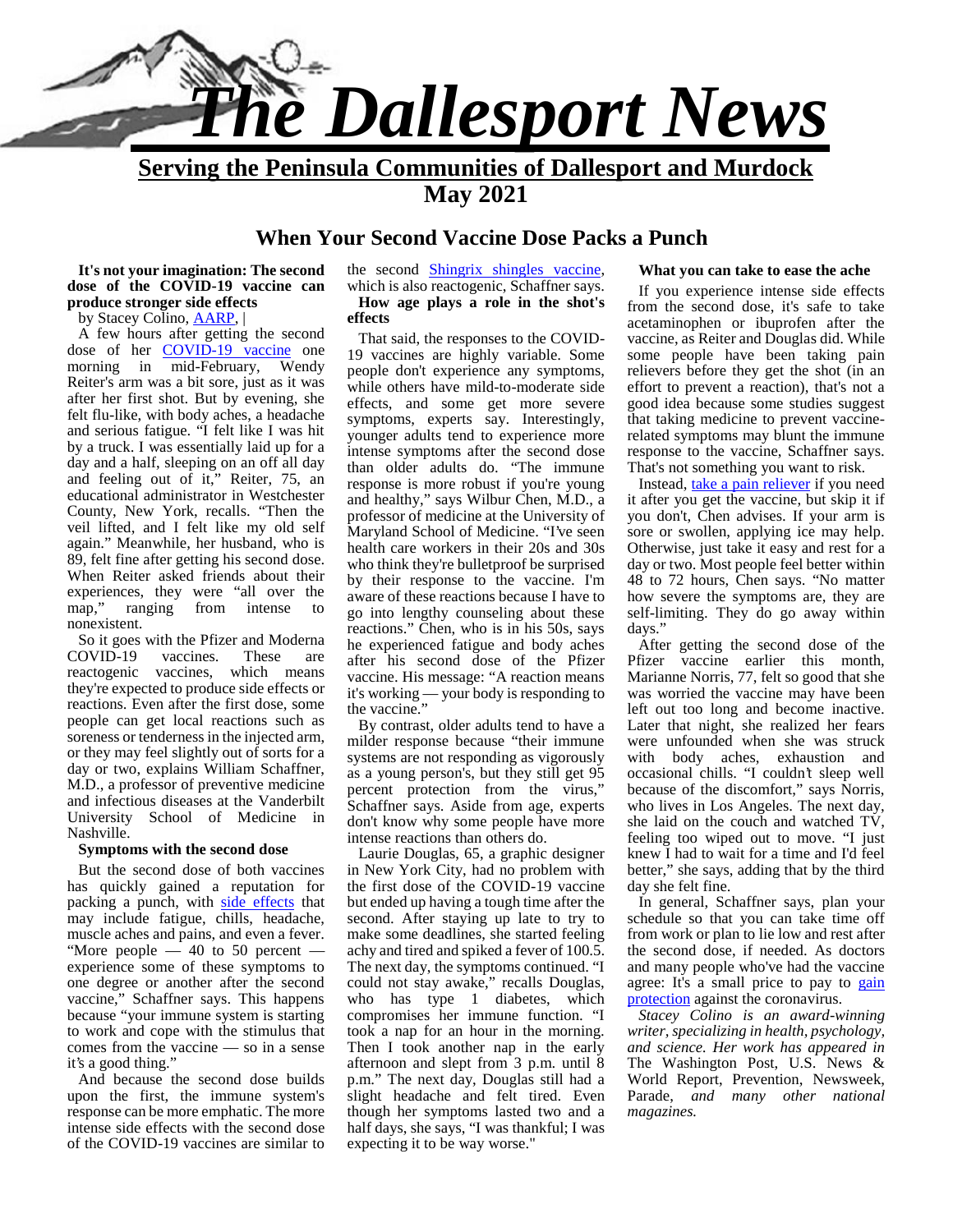#### **Free Tax Assistance Through May 17.**

Print tax forms  $2\frac{4}{7}$  at www.irs.gov.<br>The AARP Tax-Aide program, administered by the AARP Foundation in cooperation with the IRS, provides free income tax assistance to ALL taxpayers, with special attention to those aged 60 or older. Volunteers will assist in preparing basic federal tax forms for personal tax returns. Tax returns are electronically filed as a free service by Tax-Aide.

ALL assistance and returns will be prepared by appointment only in a virtual environment in 2021. There will be no in-<br>person service this year. Email gorgetaxaide@gmail.com to connect with a Tax Law Certified Volunteer. You may also request assistance online at http://www.aarpfoundation.org/taxaide

For more information: https://files.constantcontact.com/3feab

c6b001/84a60e81-f8a2-476c-917b-<br>12c10c3a7fad.pdf

#### **Tax Deadline Moved**

The tax filing deadline for taxpayers will be pushed back from April 15 to **May 17**, the Treasury Department and the Internal Revenue Service have announced.

#### **The Dalles Public Library Re-Opens**

The Dalles Public Library has re opened, with limited library services available.

Face masks are required at all times while in the building, worn properly over the nose and mouth. Patrons are asked to limit library visits to one hour. The self checkout machine will be available.

There are three public computers available with sessions limited to 30 minutes. Printing from the computer, and making photocopies, is now available.

The library will continue to offer Curbside Service, for those who want it. If possible, call before coming for curbside pickup, which allows staff time to gather materials and have them ready.

Digital resources continue to be available, such as Kanopy (video), Library2Go (audio and digital books), and TumbleBooks (digital books for children). Patrons can find the access links on the website, wascocountylibrary.com.

In addition, staff will continue to offer other virtual programs, such as story times and author events, and artistic/craft/STEM programming. There will be no in-person programs at this time. **What to know before visiting library**

Face masks are required at all times while in the building, worn properly over the nose and mouth.

Temperature is taken at the front entrance, before you come into the building.

Seating is unavailable.

Please respect social distancing.

You can now pay fees (overdue fines, lost or damaged item charges) at the front desk.

Educational play equipment in the children's wing will not be available.

Meeting room remains closed.

Contact the library at 541-296-2815 for more information. **White Salmon &**

# **Goldendale Libraries open again**

We are very excited to welcome you back inside the library. After a year of serving our communities through curbside pickup, books by mail, and virtually, it's great to open our doors and see patrons in-person.

Limited services available in-person at your library include browsing the collection, using a computer, collection, using a computer, printing/copying/scanning, and picking up items on hold. Visits are limited to 30 minutes or less and building capacity is reduced. Appointments are not required, but for your convenience you can schedule your visit online or by calling 360-906-5000. Curbside or walk-up services are still available without an appointment.

You may notice a few changes to your library as a result of safety guidelines. Plexiglass barriers and other safety enhancements have been added, and some services like in-person programs, meeting rooms, and children's play areas are not available yet. In accordance with state requirements, patrons over age five must wear a mask at all times in the library.

#### **New branch manager at the Goldendale Library.**

Terra McLeod, is your new branch manager for the Goldendale Library. Terra grew up in southern Oregon and graduated from North Medford High School. She then went to Southern Oregon University for her undergraduate degree in applied cultural anthropology. Then she sold her car and moved to New York to study at Pratt Institute, where she got her Master's in Library Science MLIS.

She then got a job at the Queens Library, where she worked for a year as the librarian. Then she did a 180 and ended up teaching hot yoga in New York, where she started going to Brooklyn College for pre-med after thinking about becoming a physical therapist. She realized that what she loved was being a librarian.

She ended up moving back to southern Oregon to deal with some personal family matters. Once those were settled, she wanted to move more north and so applied for the job working as the new branch manager for the Goldendale Library branch position.

Terra loves taking bike rides around town and taking walks in nature, along with getting to know people. She hopes to spend a good amount of the summer taking bike rides and meeting more of the community. *Goldendale Sentinel*

#### **FVRL Newsroom**

Find out what's happening at FVRL! Our email newsletter, social media, media coverage, and news releases all give you ways to connect and stay up-to-date. **https://www.fvrl.org/newsroom**

#### **Online Library Programs** https://bit.ly/36m6Nh3

**Klindt's Bookstore**

541-296-3355

315 E. 2nd Street, The Dalles Hours: Mon. – Sat. 8:00 am– 6:00 pm

Sundays 11:00 am - 4:00 pm **The Dalles/Wasco County Public**

**Library** 541-296-2815

wascocountylibrary.com 722 Court Street, The Dalles

**HOURS:**

Monday-Thursday 10 a.m. to 8:30 p.m. Friday-Saturday: 10 a.m. to 6 p.m. Closed Sunday

*\*FREE wireless Internet access* inside the library and on library grounds. **White Salmon Valley Community Library** 509-493-1132 - Town &

Country Sq. White Salmon

Open Tuesdays 10:00 am - 8:00 pm Wed.-Sat. 10:00 am - 6:00 pm

*\*FREE wireless Internet access* **Goldendale Community Library** (509) 773-4487

131 West Burgen Street Goldendale,

Open M Tu Th F Sat 10am-6:00pm and 10 to 8 on Wednesdays

Fort Vancouver Regional Library 1-888-546-2707

The Library Bookmobile **Winter Schedule Wednesdays Cancelled**

\*Lyle Merc. 9:30-10:15 \*Book return available at this location Lyle Community School 10:30-12:30 Dallesport Church of Christ…1:45–3:00

#### **Bookmobile**

Although you won't be able to come on the bookmobile, we are offering these services:

**Wi-Fi**—We'll be broadcasting Wi-Fi, so you can bring your mobile device and connect to the internet.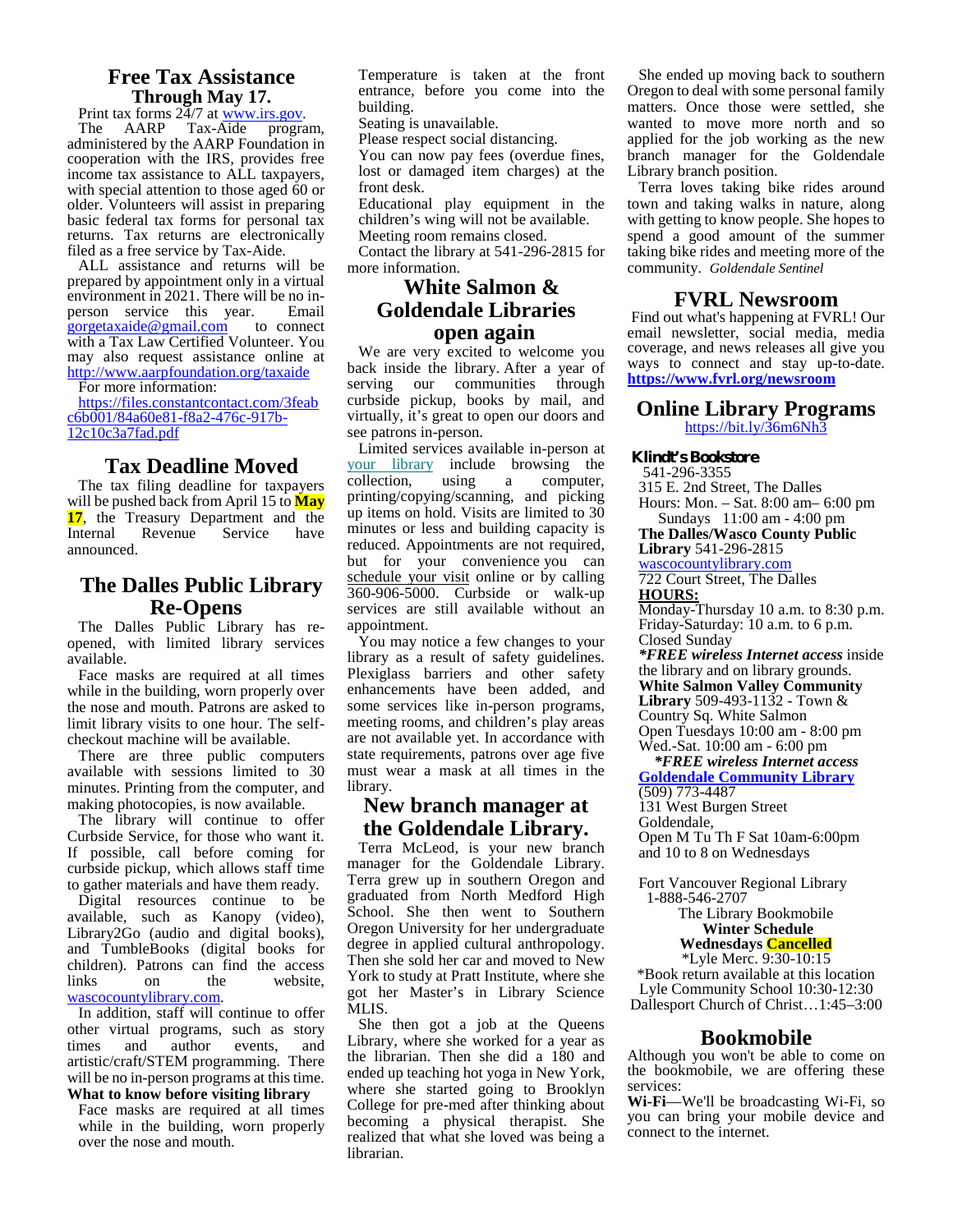# **Community Council Report**

# **No Report supplied this month.**

#### **Zoom Meeting** May 12<sup>th</sup>. 6pm

https://us04web.zoom.us/j/7811238189? pwd=NlVmeWF5OUZ5bEpPbUl6ejl2T kMwUT09 (map) Join with Google meet:

meet.google.com/qgw-mxjj-sos

# **Dallesport Water District**

P.O. Box 131 Dallesport, WA 98617 If you have any questions regarding your water system, please feel free to contact Dallesport Water District Office: 541-<br>980-6514 dallesportwater@gmail.com Office Phone Hours: 8 AM to 3 PM Mon. thru Thurs. Dallesport Water District On-<br>Call After Hours Phone: 541-980-6756.<br>Monthly meetings are held on the 3<sup>rd</sup> Tuesday of every month at 6:30 PM via WEBEX by Cisco

www.dallesportwater.org **next meeting May 18, 2021 @ 6:30 PM**

"The Dallesport Water District has a mail slot in their building next to the Post Office. You may drop your payments there and save postage."

#### **Easter Bunny Returned to Lyle**

After taking a year off the Easter Bunny made a return appearance at the Lyle Community School. Sponsored by the Lyle Lions Club a modified Easter Egg Hunt was held for individual classes. Organizer Lion Barbara Mills used a cache of donated plastic eggs saved by Lion Betty Tuttle (dec.) many years ago. The weather was perfect, the Bunny was brilliant (thanks to fellow upper class student) and the kids had a great time. The Bunny was also sighted at the Howard Farm Easter Event.

#### **Theft of Catalytic Converters On the Rise**

As of March 31 and since Jan. 1, there have been seven reports of catalytic converters being stolen from vehicles within the city limits of Hood River, said Chief of Police Neal Holste in a press release. In this week's press log, there are an additional three thefts.

"Catalytic converters are designed to act as a line of defense against harmful exhaust system emissions by turning pollutants into harmless gas," said the press release. "Thieves target catalytic converters because they contain precious metals, like platinum, palladium or rhodium, that are valuable to metal dealers.

#### **FIRE SEASON HAS NOW ARRIVED**

Folks, please be safe and smart out there. We have VERY low humidity which is drying out fuels rapidly, plus increasing wind, which puts our area under risk of fires that could rapidly spread.

Please do everything you can to avoid potential ignition...

OUTDOOR BURNING IS NOT RECOMMENDED AS IT CAN GET QUICKLY OUT OF CONTROL.

**Burn ban for zone 2 will start May 15. Until then please burn responsibly.**

#### **Lyle School District**

Lyle School District is hiring for a bilingual para-educator for the remainder of the current school year and for the 2021-2022 school year. Work hours are seven hours a day, five days per week. Benefits are provided. This person must be bilingual in Spanish and English, and able to read and write in both languages.

The district is also hiring for two temporary substitute openings for the remainder of the 2020-2021 school year. Due to the short timeline, preference will be given to those who have already been cleared by OSPI to work in Washington public schools:

One will provide supervision on the playground and in the lunchroom from 11 a.m. - 1 p.m.

The other position will provide kitchen assistance from 10:30 a.m. to 12:30 p.m.

Hours may be adjusted depending on coverage needs.

To read the job descriptions, go to www.lyleschools.org and click on the "Jobs" button under the main photo banner. Click on "Current Classified Openings" in the left-hand navigation column. Application forms are also available by clicking on the link in the left-hand column.

Questions? Call the Lyle School District Business Office at 509-365-2191.

#### **Re-authorization of J & J COVID vaccine in Washington**

Gov. Jay Inslee has **announced** the authorization of resuming the Johnson & Johnson COVID-19 vaccine by the Western States Scientific Safety Review Workgroup.

"The benefits of the J&J vaccine outweigh the risks associated with it," Inslee said. "We want to keep as many people free from COVID and out of the hospital as possible, and the J&J vaccine will help us get through this pandemic. I encourage people to get whatever vaccine is available to them. If you have questions or concerns, consult a provider to help answer questions you have."

#### **CDC says many Americans can now go outside without a mask**

The Centers for Disease Control and Prevention eased its guidelines Tuesday on the wearing of masks outdoors, saying fully vaccinated Americans don't need to cover their faces anymore unless they are in a big crowd of strangers.

And those who are unvaccinated can go outside without masks in some situations, too.

The new guidance represents another carefully calibrated step on the road back to normal from the coronavirus outbreak that has killed over 570,000 people in U.S.

For most of the past year, the CDC had been advising Americans to wear masks outdoors if they are within 6 feet of one another.

#### **Crisis Help**

Crisis Hotline in Klickitat County For People in Crisis, call 24 hours a day at **1-800-572-8122**

This line is for any kind of crisis such as mental health, drug/alcohol issues, etc. www.hca.wa.gov › mental-health-crisis-lines For immediate help with a mental health crisis or thoughts of suicide: contact the National Suicide Prevention Lifeline at **1- 800-273-8255 (TRS: 1-800-799-4889)** Washington Recovery Help Line: **1-866- 789-1511** (24/7)

#### **Suicide Attempt**

On April 15<sup>th</sup>, a woman jumped off The Dalles bridge in a suicide attempt. Fortunately, emergency crews were called and they were able to rescue her as she clutched a rock formation about 10 feet from the bank of the Lone Pine Development. She was transported to MCMC where she was treated for hypothermia.

The COVID-19 pandemic has had a major effect on our lives. Many of us are facing challenges that can be stressful, overwhelming, and cause strong emotions in adults and children. Public health actions, such as social distancing, are necessary to reduce the spread of COVID-19, but they can make us feel a sense of loss, loss of hope, and can increase stress and anxiety. These increase stress and anxiety. feelings might even lead to suicidal thoughts. Help is available.

Remember You Are Not Alone.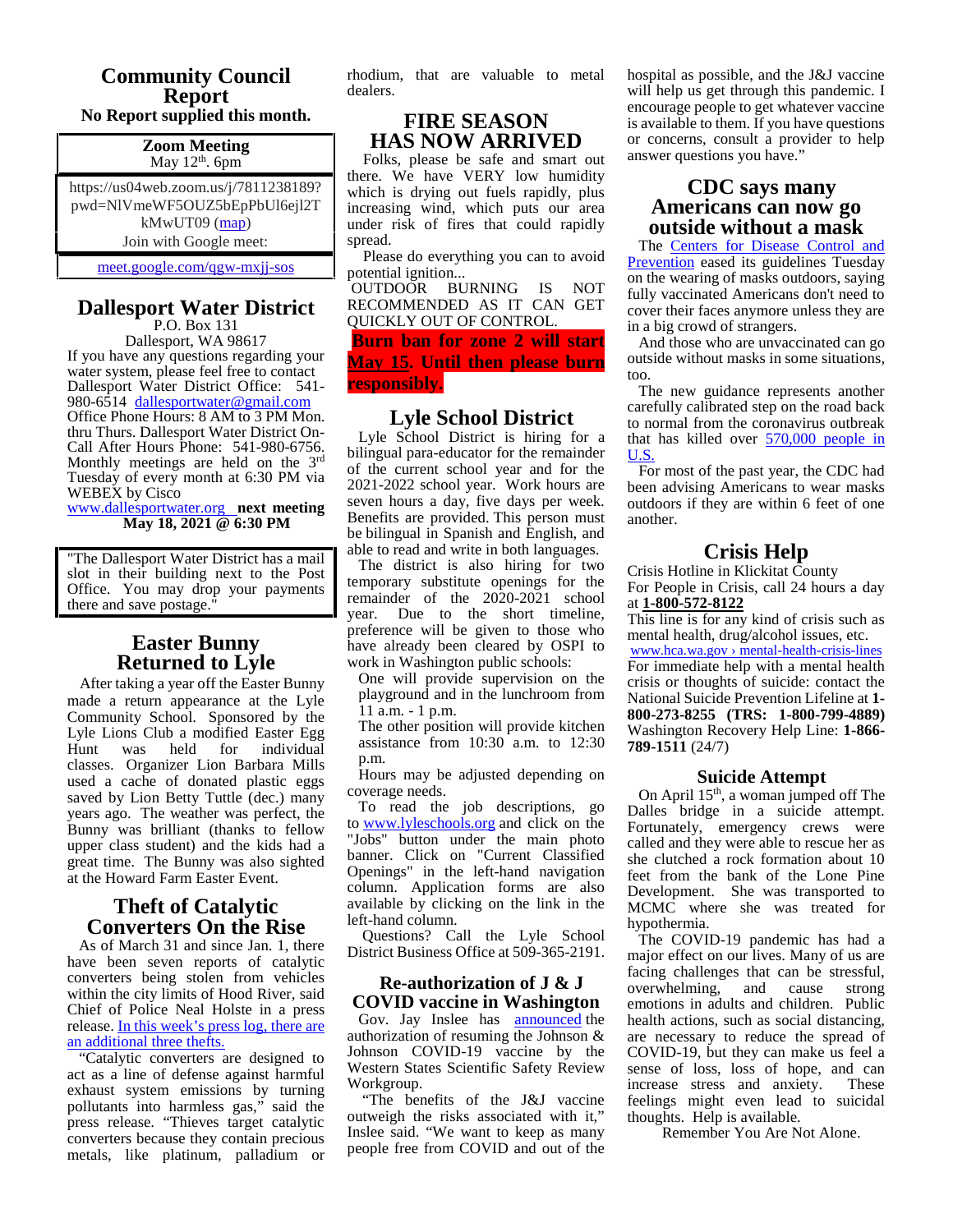#### **Vaccine Eligibility**

As of April 15th, **everyone age 16 and older** in Washington state became eligible to receive a free COVID-19 vaccination. Currently, the Pfizer vaccine is the only vaccine approved for administration in youth ages 16-18.

We want to be sure you have information on how to sign up for a vaccine appointment, should you choose to get vaccinated or if you choose to have your child vaccinated.

As a reminder, vaccination is not currently mandatory and local health officials have indicated that parental consent is required for youth (under 18) to get vaccinated.

Local Vaccine Appointment Options Include:

Your healthcare provider. If your regular health care provider has a waiting list or provided instructions for scheduling an appointment, follows those instructions.

Local pharmacies. Visit www.VaccineFinder.org to find pharmacies near you with vaccine.

Visit Klickitat Valley Health's Website. www.kvhealth.net

Or call Klickitat Valley Health: 509.773.4029

Check with North Shore Medical: 509- 493-2133

Washington Department of Health's Vaccine Locator. Visit

www.VaccineLocator.doh.wa.gov to find facilities near you with vaccine.

COVID-19 vaccines are free. If you have health insurance, you may be asked to provide that information. But if you do not have insurance, you will not be charged.

#### **Vaccine Cards**

Federal regulators are going after online sellers illegally hawking counterfeit or blank vaccine cards**.** Using sites such as eBay, scammers sell the cards for about \$10 each. "This is exactly the scenario that you want to guard against. It undermines the entire effort by having falsified cards out there," a global health policy expert for Kaiser Family Foundation told The Post. Officials worry the fake cards could harm public health by allowing people to misrepresent their vaccination status.

If you've obtained that slip of paper properly and you're wondering what to do with that vaccine card, look no further. Among the advice medical professionals recently gave to The Post in this FAQ: Keep the card safe and make a copy.

You do want to make a copy of it and keep that on file, not because it's the only record, but because it's the one that you control.'

The cards also can be convenient proof of coronavirus vaccination, but experts emphasize that they are not legal documents and should not be thought of as such at this point in the pandemic.

"It is not magical. It is not the only record that exists," Moore says. Still, she notes, if you have the card, "it's much easier than having to go back to your doctor's office or to some health department to request a copy of your proof of immunization. It can save you a lot of hassles down the line if you maintain your personal copy of this official record.'

#### **North Central Public Health District**

With 46 cases of COVID-19 reported in the 14-day period ending April 17, Wasco County has moved from the lower risk category two levels up to the high risk category as of Friday, April 23. It is one of six counties moved up two risk levels.

Wasco County had previously dropped to three risk levels in late February, from extreme risk of community spread to lower risk of community spread.

As a county with 15,000- 30,000 population, risk is measured by the number of cases within a 14-day period. Lower risk is less than 30 cases over 14 days. Moderate risk is 30 to 44 cases, and high risk is 45 to 59 cases.

The lower risk category allows 50 percent indoor seating capacity at restaurants and a midnight closure. The high risk category is 25 percent indoor capacity and an 11 p.m. closure.

Faith institutions can have 75 percent in-person capacity at the lower risk category and 25 percent at high risk. Indoor gyms can have 50 percent capacity at lower risk and 25 percent at high risk.

Grocery stores and other retail stores can have 75 percent capacity at lower risk and 50 percent at high risk.

Vaccination remains the best tool to  $4 - 6$  pm stop the pandemic. Wasco County has vaccinated 35.63 percent of its population. Now, everyone 16 and older is eligible for the vaccine.

(For more information, please visit COVID-19 Vaccine in Oregon, contact North Central Public Health District at (541) 506-2600, visit us on the web at www.ncphd.org or find us on Facebook.)



#### **Lyle Good Food Pantry**

Friends, Lyle Good Food Pantry has plenty of paper bags now and we thank you for donating them! In fact, we have so many that we can no longer accept paper bag donations because we have run out of storage room.

However, we now need CLEAN glass jars with lids so that we can share laundry detergent and dish washing detergent.

We also have some seed-starting kits to give away. They include potting soil, pots, trays and we have some seeds as well. We would love to have donations of seeds and starts if you have extra! Items can be dropped off at Lyle Activity Center during our distribution hours**. Checks can be made payable to WAGAP, PO Box 805, Bingen WA 98605, and be sure to designate in the memo that it's for the Lyle Good Food Pantry.** You can also set up recurring donations (or a single time) through a link from the WAGAP website.

Call 509-281-0884 for more info about the Good Food Pantry, or drop an email  $lylefoodbank@wagan.org$  to share your ideas.

Check out our Facebook page, Lyle Good Food Pantry for more information.

Please know that you can go to any of the food banks for your monthly food distribution or an emergency box.

**Goldendale Food Bank**

112 East Main, Goldendale

Monday 9 am - 3:30 pm (closed 12 - 1 lunch) Wednesday 2 pm - 6 pm 509-281-2203

**Klickitat Food Bank**

92 Main St, Klickitat

Wednesday 2 pm - 5 pm 509-493-2662 ext 208

**Stevenson Food Bank**

683 Rock Creek Dr, Stevenson

Tuesday & Thursday 9 am - 3:30 pm

(closed 12 - 1 for lunch) 509-427-4334

**Lyle Good Food Pantry**

308 Klickitat St, Lyle

First & third Wednesday 10 am - 1 pm & 509-281-0884

**Bingen Food Bank**

115 W Steuben St, Bingen Tuesday & Thursday 9 am - 3:30 pm

(closed 12 - 1 for lunch)

509-493-2662 ext 208

#### **The Gorge Farmer Collective**

is a farmer-owned and -operated Cooperative. Shop the Co-op for the best locally grown foods in the Gorge, picked and packed to order! Place your orders online at gorgefarmers.com every Thursday at 8 a.m. until Sunday at midnight, and then pick up your box of local goods on Wednesdays, 4-6 p.m. in Lyle, white Salmon, The Dalles, Mosier, Hood River and Parkdale!!!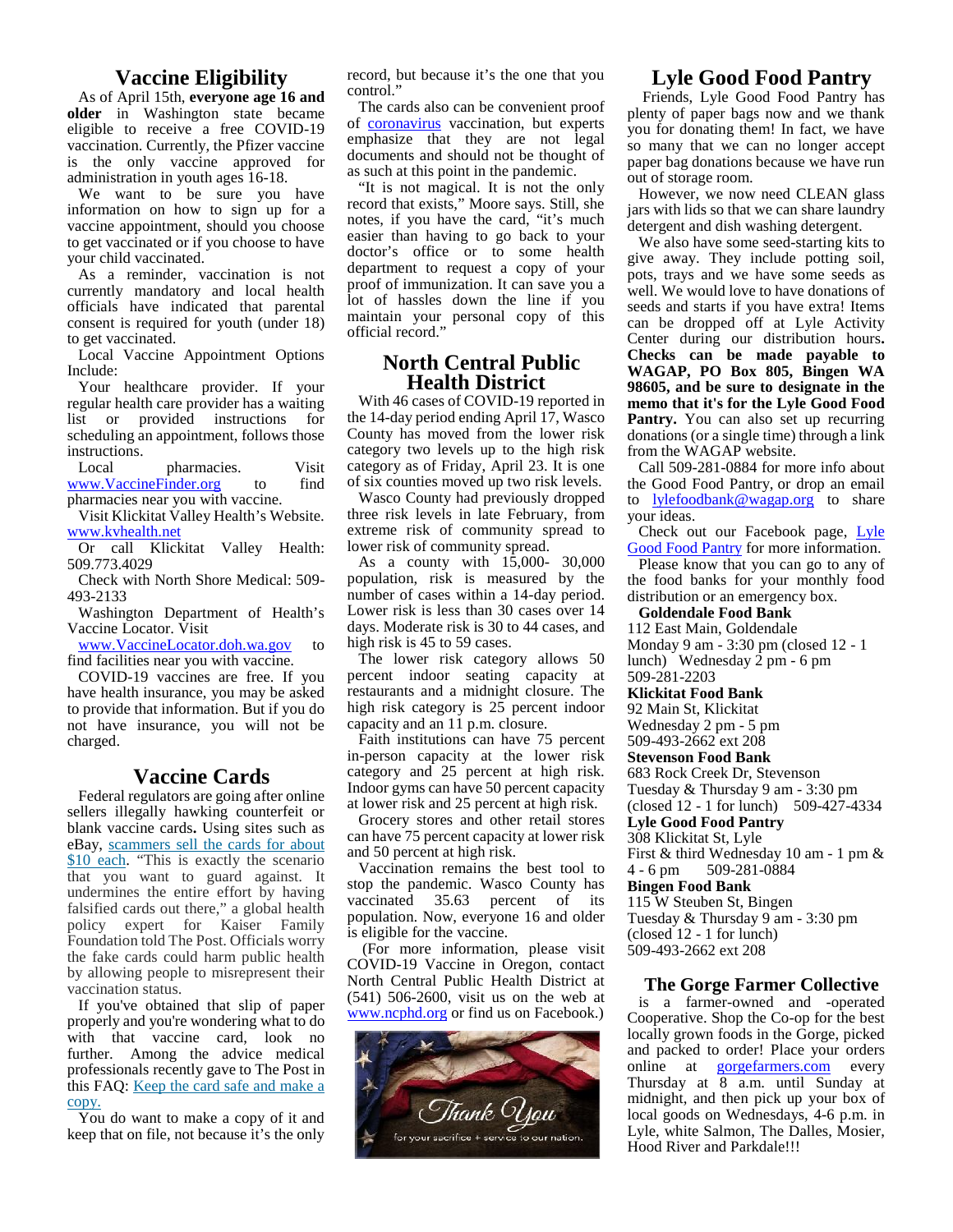# LYLE SCHOOL DISTRICT #406 \$

### **Former Lyle Graduate**

We're extremely proud of 2017 graduate Philip Kilian, who's currently a senior at Washington State University in Pullman.



A project Philip worked on as part of a six-person team explored 3-D Printing for Flight Exploration on Mars, receiving a "Gray" award in the Engineering & Physical Sciences category, which includes chemistry, engineering, environmental physical sciences, geology, materials science, physics, or resource materials.

You can watch the awards presentation at https://surca.wsu.edu/. Drag the time code bar to 24:10 to see Philip's team acknowledged.

In the intro, university dignitary Mary Sanchez Lanier notes that receiving the award is a very prestigious accomplishment. One-hundred-forty nine students from a wide range of disciplines made 126 presentations of their mentored research.

Philip is the son of Fred and Ping Kilian. Ping is well-loved and highly valued pare-educator here

in Lyle School, while Philip's sister, Sophie, is a full-time Running Start student participating in Lyle's groundbreaking on-campus rural Running Start Program. These photos are among Philip's 2017 graduation photos.



#### **Time to Sign Up Your Little One for Pre-Kindergarten /Kindergarten in the 2021-2022 School Year**

Do you have a little one who hasn't been enrolled in school yet? Now is the time to enroll them for the 2021-2022 school year. Kindergarten and pre-kindergarten registration in Lyle School District is now open.

Call the school office at 509-365-2211, ext. 120, to get your child on the list. You'll also be able to set up a time to come in and fill out the school registration documents so that, when September rolls around, your child is ready to go!

#### **Community Pre-Kindergarten/ECEAP Program**

Children who will be 3 or 4 years old by September 1, 2021 qualify to enroll in Lyle School's Pre-Kindergarten program. Offered for four hours a day, four days a week, the Pre-Kindergarten program provides a quality early education setting at either low or no cost. Parents are encouraged to get their child on the list early, as the tuition-based slots are limited.

#### **Kindergarten Program**

Lyle School offers a full-day Kindergarten program five days a week. Children must be five years old by September 1, 2021. Nation wide, a number of parents have chosen to delay enrolling their children for kindergarten during the pandemic. If you are a parent who has chosen to keep your child out of school during the pandemic, please don't hesitate to call to sign him/her up for next year. The sooner we hear from parents, the sooner we can get an accurate count of our enrollment next year – which will allow us to plan our staffing for next year well in advance.

You can learn more about Lyle School on our website, www.lyleschools.org, and on Facebook: www.facebook.com/lyleschools.

Stay connected on Lyle School District's Facebook page or on our website at Lyle School District [www.lyleschools.org]. **(Klickitat, Lyle Against Substance Abuse Coalition) 5 - 6:30 pm Meets the 3rd Wed of each month. Alternates between Klickitat and Lyle The Library Bookmobile--- Winter Schedule Canceled Wednesdays. Cancelled \*Lyle Merc. 9:30-10:15 \*Book return available at this location Lyle Community School 10:30-12:30 Dallesport Church of Christ…1:45–3:00 Dallesport PTO Meeting Tue,. 2:45pm – 3:45pm Monthly on the first Tuesday Cancelled School Board meetings will be held @ 6pm on the fourth Wednesday**

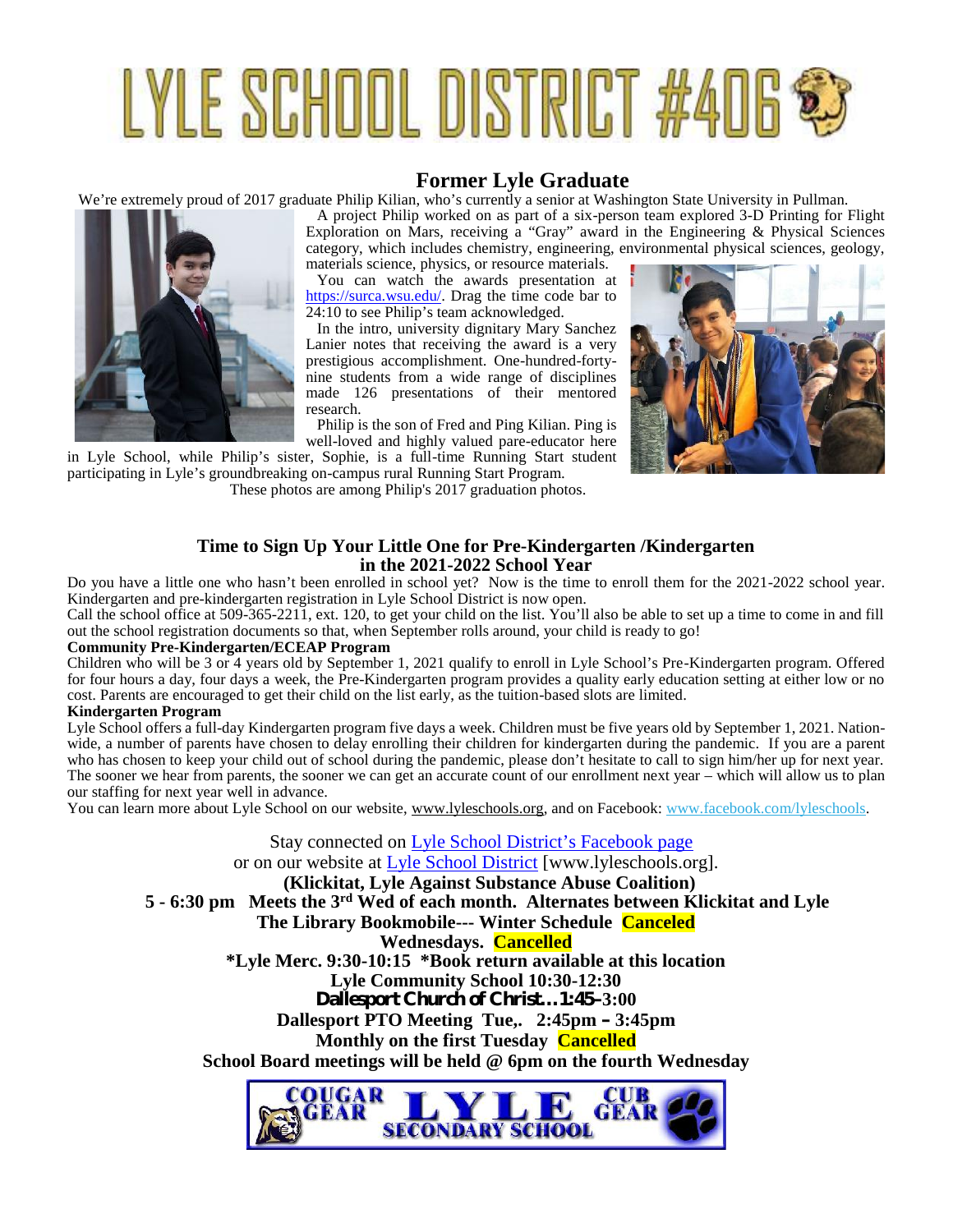#### **Clean Up Klickitat County Now thru May 31, 2021**

JOIN THE FUN - Grab a trash bag, gloves, etc. to head to your favorite river, creek or greenspace, in your own time, for a Do-It-Yourself (DIY) clean-up!

Stroll your favorite Klickitat County trail, check out your Klickitat County fishing spots, or drop by your favorite Klickitat County place(s) to safely collect debris and litter before spring really blooms! Removing litter from the land keeps it from ending up in creeks, rivers and oceans. Snap some pics of your trash haul. Post them and tag us, @klickitat\_trout\_unlimited , for a chance at some sweet prizes now through May 31, 2021. Only posts from Klickitat County locales are eligible for prizes.

If you are in need of garbage bags or gloves or are not sure how to properly dispose of the litter you collect, please DM us or contact LBeranek@tu.org. #klickitatcounty #klickitatriver #klickitat #lylewashington #troutunlimited #tuteens

#### **Explore The World of Ham Radio**

Hello, Dallesport-Murdoch Residents, GEAR (Gorge East Amateur Radio) located in The Dalles will be holding educational classes leading to a Radio Technician License. The classes will be held on **May 6th, 13th, 19th, and 27th** in The Dalles. The exam will be held on June 5th. The classes (6-9 PM) and exam (9AM

- 1 PM) will be held at:

The Dalles Senior Center

West 10th and Cherry Heights Road visit

The Dalles, OR

All ages are welcome

To register contact:

K7BLD@ARRL.NET

If you have ever had the desire to learn more about HAM radio and how it works these classes are for you. I can vouch for the instructors. They are top notch. This organization is where I obtained my licensure instruction. Chris Sattem

#### **WAAAM Air & Auto Museum May 8, 2021 9:00 AM - 5:00 PM**

Second Saturday of each month the WAAAM Air and Auto Museum opens the doors to roll out and run some of its antique airplanes and cars. Visitors watch airplane operations up close and may get to ride in old cars too. Open 9-5. Activities 10-2. Lunch 11-1. Free parking. WAAAM is located three miles from downtown Hood River at 1600 Air Museum Road, Hood River, OR 97031. Call (541) 308-1600 for more information or visit www.waaamuseum.org

#### **Cruise Ships to Return to Columbia River Gorge**

By Gail Oberst, Columbia Gorge News



The Gorge's ships are finally coming in, and Hood River's Port concessionaires are getting ready to greet them.

After a year of canceled cruise ship stops at Hood River and The Dalles, American Cruise Lines has applied to resume its Columbia River cruises this spring and summer, albeit with reduced visits. Lindblad Expeditions has also applied to begin tours in September, according to Daryl Stafford, Hood River's waterfront manager, and Genevieve Scholl, special projects manager for the Port of Hood River.

In response, Hood River's event, schools and rental businesses will begin setting up around April 15 followed by food cart operators May 1 in the north section of the Event Site Dock, according to port staff.

If state and county officials approve American Cruise Lines' COVID protocols and operating procedures, the first tour stop in Hood River could be as early as May 8, Scholl said.

The cruise ships canceled 64 stops in 2020, eliminating the port fees and local business that accompany them. Typically, cruise ship operators pay the port  $\frac{200 \text{ per}}{200 \text{ per}}$ . The Dalles is located at 101 West  $10^{\text{th}}$ plus utility charges. Despite cancellations, American Cruise lines paid its \$6,000 infrastructure 2020 fee, as well as the 2021 fee that helps maintain the Marina Jetty. This year, American is slated to visit Hood River 34 times, and Lindblad, 16.

Businesses that are set to operate this year on the Hood River Waterfront include five kiteboarding shops, two food concession stands, and four lesson and rental services for people interested in windsurfing, kayak, stand-up paddleboarding and kiteboarding. The businesses are also open to locals and visitors not associated with cruises. A copy of the American Cruise Line safety protocols is at

www.americancruiselines.com/account/ covid-19-operating-protocol; Lindblad's protocols can be viewed at

www.expeditions.com/covid-protocol.

*Remember Mother's Day May 9th*

#### **"The Edgar Allan Poe Afterlife Radio Show" Friday May 14th at 7:00 P.M. Saturday May 15th Sunday May 16th at 2:00 P.M**

Live theater returns to The Dalles the third weekend in May as the Serious Theater pod of actors presents "The Edgar Allan Poe Afterlife Radio Show" by Patrick Greene and Jason Pizzarello, produced by special arrangement with Playscripts, Inc. (www.playscripts.com).

A tap at a chamber door, and the beat of a hideous heart evoke the very best and creepiest of Edgar Allan Poe. So when Poe sets out to keep his stories alive from beyond the grave, an otherworldly radio studio proves just the thing. Wandering spirits gather to play the roles in Poe's most classic works: The Cask of the Amontillado, The Fall of the House of Usher, The Raven, and The Telltale Heart. But the grim master of the macabre is a little new to radio. What's all this about commercials? And why is a skeptical cemetery cat sticking around for all these stories?

Local actors Linda Pyles, Amy Jo Harley, Janelle Child, Lydonna Marks, Nan Brown, Sue Matney and Kelly Brown bring these stories back to life, featuring our signature live music and sound effects. Director Garry Estep will open the show with some chillingly haunting organ music.

Performances are Friday May 14<sup>th</sup> at 7:00 P.M. and Saturday May 15<sup>th</sup> and Sunday May  $16^{th}$  at  $2:00$  P.M. As always, admission to Serious Theater productions is by donation. There is limited safe seating available in the Zion Lutheran Church sanctuary for these shows, and masks are required. Reservations may be made by calling (541) 296-9146. Zion Lutheran in Street (corner of  $10<sup>th</sup>$  and Union).

Please join us and support the return of safe live theater to the Columbia River Gorge.

## **The Original Wasco County**

**Courthouse** is opening on a limited basis as the 2021 tourist season begins. The 1859 building at 410 West Second Place, The Dalles, welcomes visitors from 11 a.m. to 3 p.m. each Saturday beginning May 1.

The normal three-day opening plus tour



boat days usually begins in<br>May. Since the May. Since boats are not yet<br>running the running, limited reopening looks forward to

local visitors looking for something interesting to do. Displays include the sheriff's office, jail cell with its display of handcuffs and leg irons, and the courtroom that served the largest county ever created in the United States.

Masks are required and COVID-19 precautions will be observed.

Admission is free to members and \$3 per adult. Families are welcome.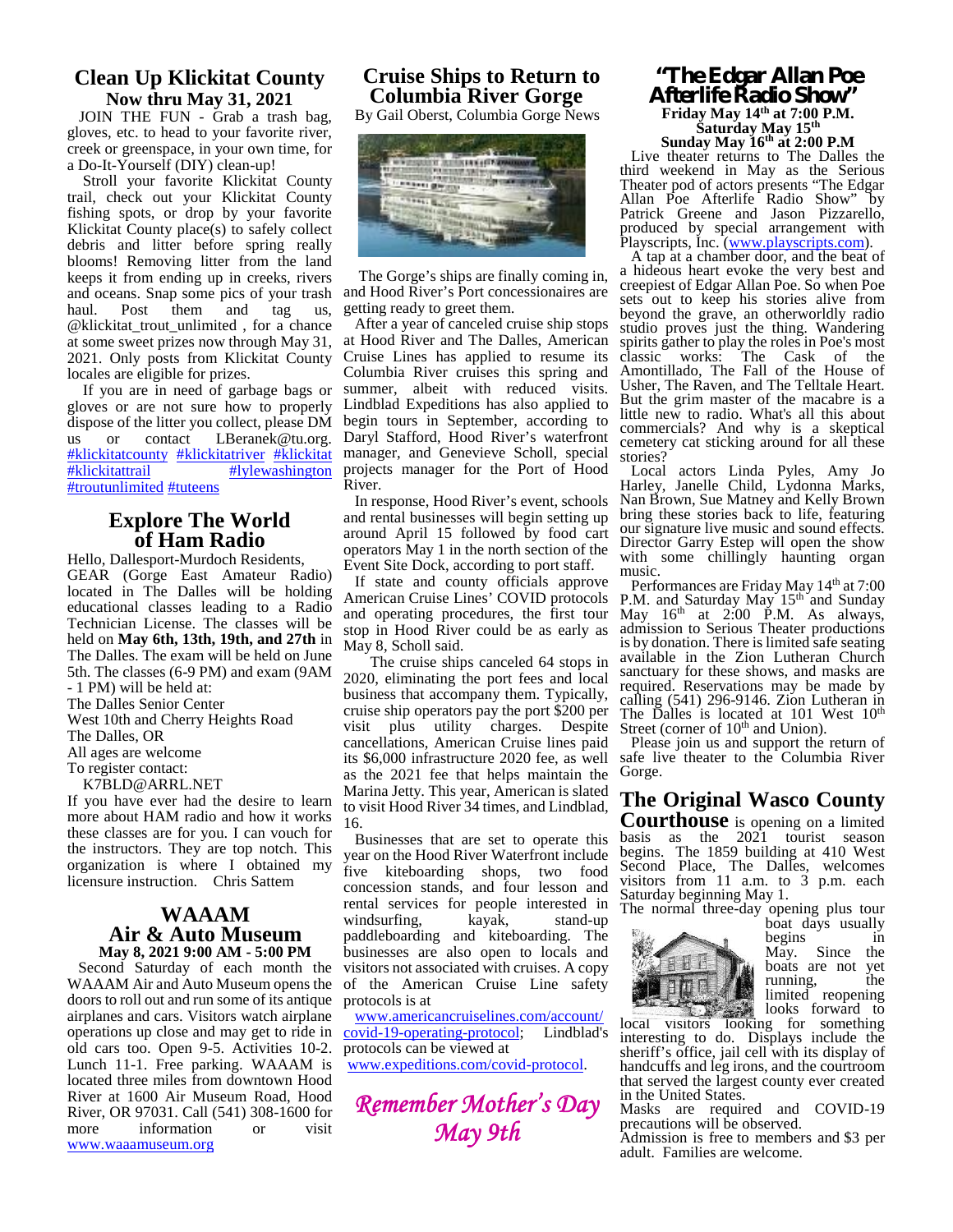# **Dallesport-Murdock Community Calendar**<br>Dallesport-Murdock Fire Dept. KCFD#6 Dallesport-Murdock Community Council

**630 Central Ave. P.O. Box 215 767-1252 136 6th Ave. P.O. Box 8**

**Dallesport-Murdock Community Council** 

**Post Office hours are 8am-2pm M-F Sat. 7:30am-11:00 for package pick up only Phone 767-1577**

| <b>May 2021</b>                                                                                                                  |                   |                                                                                                                                                                                                                                                                                                                      |                                                                                                                                              |                                                                 |                                           |                                                                                         |  |  |  |  |
|----------------------------------------------------------------------------------------------------------------------------------|-------------------|----------------------------------------------------------------------------------------------------------------------------------------------------------------------------------------------------------------------------------------------------------------------------------------------------------------------|----------------------------------------------------------------------------------------------------------------------------------------------|-----------------------------------------------------------------|-------------------------------------------|-----------------------------------------------------------------------------------------|--|--|--|--|
| <b>Sun</b>                                                                                                                       | <b>Mon</b>        | <b>Tue</b>                                                                                                                                                                                                                                                                                                           | <b>Wed</b>                                                                                                                                   | <b>Thu</b>                                                      | Fri                                       | <b>Sat</b>                                                                              |  |  |  |  |
| <b>AA Meetings</b><br><b>Wednesdays and</b><br><b>Sundays 7pm</b><br><b>Lyle School</b><br>Library<br>625 Keasey<br>360-870-3321 |                   |                                                                                                                                                                                                                                                                                                                      |                                                                                                                                              |                                                                 |                                           | 1                                                                                       |  |  |  |  |
| $\overline{\mathbf{2}}$                                                                                                          | 3                 | 4<br><b>Senior Lunch</b><br>Lyle<br><b>Cancelled</b>                                                                                                                                                                                                                                                                 | 5<br><b>Lyle Good</b><br><b>Food Pantry</b><br>$10am-1pm$<br>$&4-6\,\mathrm{pm}$<br>Cinco de Mayo                                            | 6<br><b>National</b><br><b>Nurses Day</b>                       | 7                                         | $\bf{8}$<br><b>Stamp Out</b><br><b>Hunger Food</b><br><b>Drive Day</b>                  |  |  |  |  |
| $\overline{9}$                                                                                                                   | 10                | 11<br><b>Senior Lunch</b><br>Lyle<br><b>Cancelled</b>                                                                                                                                                                                                                                                                | 12                                                                                                                                           | 13<br><b>Community</b><br>Council<br><b>Meeting</b><br>Zoom 6pm | 14                                        | 15<br><b>Armed Forces</b><br><b>Day</b><br><b>Peace Officers</b><br><b>Memorial Day</b> |  |  |  |  |
| 16                                                                                                                               | 17                | 18<br><b>Senior Lunch</b><br>Lyle<br><b>Cancelled</b><br><b>Water Dist.</b><br><b>Meeting</b><br>Webex 6:30pm                                                                                                                                                                                                        | 19<br><b>Fire Dist. Biz</b><br>Meet 6pm<br>Commissioners<br>Meet 7pm<br>Lyle Good<br><b>Food Pantry</b><br>$10am-1pm$<br>$&4-6\,\mathrm{pm}$ | 20<br><b>National Rescue</b><br>Dog Day                         | 21                                        | 22<br><b>National</b><br><b>Maritime Day</b>                                            |  |  |  |  |
| 23                                                                                                                               | 24                | 25<br><b>Senior Lunch</b><br>Lyle<br><b>Cancelled</b>                                                                                                                                                                                                                                                                | 26                                                                                                                                           | 27                                                              | 28<br><b>National</b><br><b>Poppy Day</b> | 29                                                                                      |  |  |  |  |
| 30                                                                                                                               | 31<br>EMORIAL DAY | <b>May Snow</b><br>May is a blue and gold and green,<br>Not a trace of cloud is seen;<br>Yet I find along the way<br>Snowflakes falling all the day.<br>Dainty snowflakes fragrant white,<br>And there's not a cloud in sight,<br>Snow you cannot truly be-<br>You're just petals from the tree!<br>by Annette Wynne |                                                                                                                                              |                                                                 |                                           |                                                                                         |  |  |  |  |